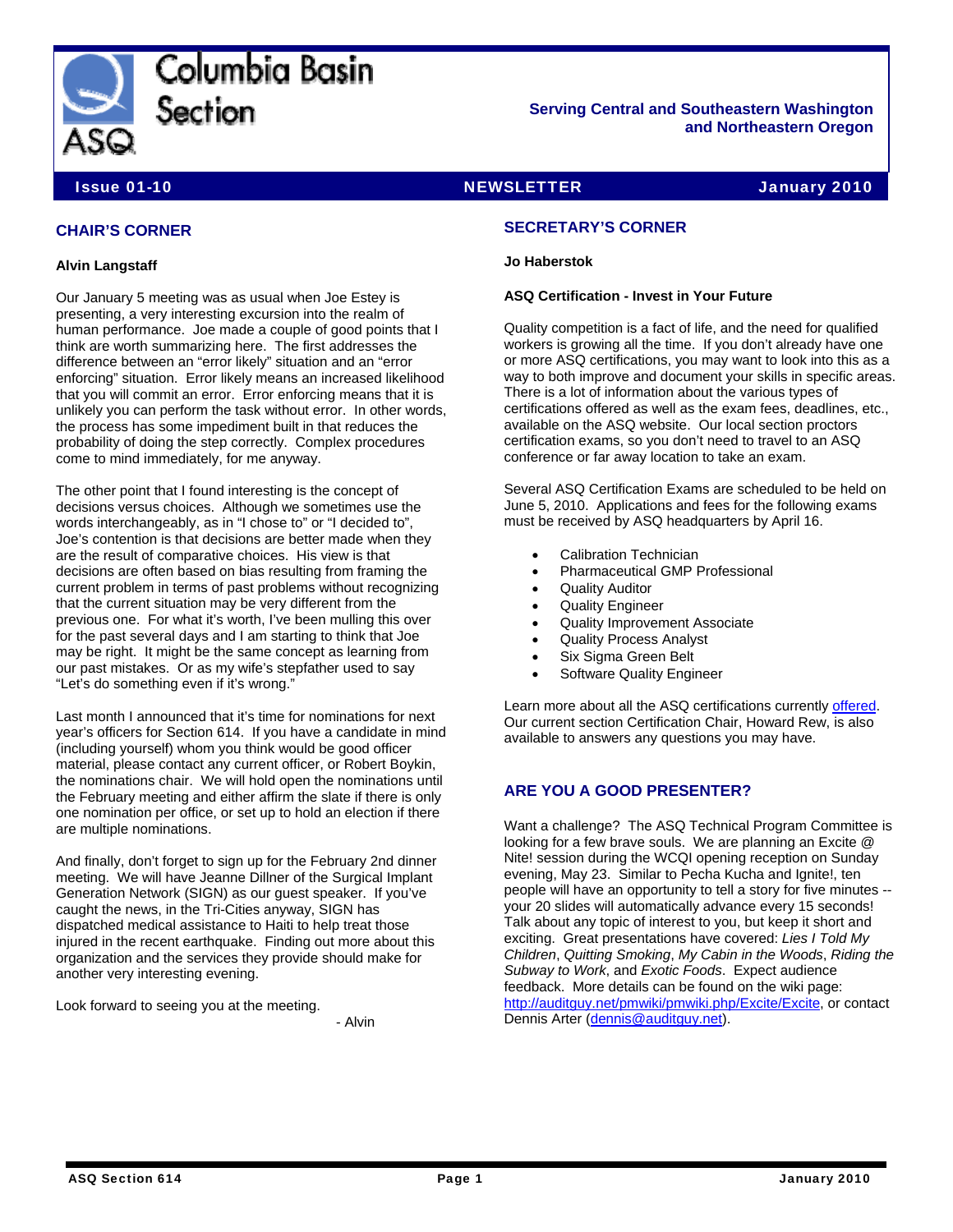

#### **Tuesday, February 2, 2010**

### **LOCATION:**

Shilo Inn 50 Comstock Richland, Washington 99352

5:30 p.m. - Check in/Networking and no-host cocktail service 6:00 p.m. - Dinner 7:00 p.m. - Presentation

### **DINNER BUFFETT MENU:**

The Chef and crew at O'Callahan's Restaurant always provide a fine and varied buffet dinner for us at the Shilo Inn. The buffet usually includes two entree' choices, plus accompanying vegetable, a number of tasty salads, and a vegetable and/or fruit tray.

Your choice of coffee, tea or decaf is included with dinner. And don't forget to save room for dessert!

### **Cost:**

\$17 ASQ members \$20 non members \$5 presentation only

Reservations are requested by January 28. E-mail

*[panda\\_2@charter.net](mailto:panda_2@charter.net)* with your name, phone number, company affiliation, and type of reservation, or call Alvin at 371-2221.

**Note:** All no shows will be billed unless cancelled 48 hours in advance.

For more information about ASQ, our local section, and other upcoming events, please check our website at www.asq614.org/.

# **February 2, 2010 American Society for Quality Columbia Basin Section 614**



# **Leaving Behind a Lasting Legacy**

# **Jeanne Dillner, CEO**

# **Surgical Implant Generation Network**

Surgical Implant Generation Network (SIGN) recognizes the impact of trauma on the people living in developing countries. Road traffic accidents, conflicts, falls, and natural disasters often cause injuries, including severe fractures. SIGN supports those surgeons who treat the victims of trauma. In addition to coordinating the training of surgeons in poor countries, SIGN designs and manufactures FDA-cleared surgical implants and instruments and donates them to under-resourced hospitals in developing countries. The equipment has been designed specifically for use in hospitals where real-time imaging and power equipment are unavailable.

SIGN is different from other medical humanitarian organizations because there is a commitment to provide surgeons in developing nations with training and instrumentation so that the local surgeon has the tools he needs to treat his patients. This is different from other organizations that swoop in, perform miracles and leave.



SIGN's mission is to successfully build local orthopaedic surgical capability while improving the quality of fracture care for the injured poor. SIGN designs and manufactures orthopaedic implants and instruments at their headquarters in Richland, Washington, and donates these products to surgeons abroad. This donation only occurs once surgeons have been trained in the SIGN surgical technique. SIGN commits to providing both ongoing training and equipment so that surgeons can continue to treat the poor within hours of their injury.

Once trained, many SIGN surgeons take on the responsibility of teaching the SIGN technique to other surgeons within their department, in other hospitals within their country and in hospitals in neighboring countries. SIGN surgeons regularly present results of SIGN surgeries at regional orthopaedic conferences and are encouraged to attend the international SIGN conference held at their headquarters in Richland, Washington, each year.

*Above: Preand post-op x-rays of a patient with a fractured femur. The post-op x-ray shows a SIGN nail that has been implanted.* 



# *About the Speaker:*

*Jeanne Dillner has been with SIGN since its inception and has held the position of CEO since 2001. She regularly travels with Dr. Zirkle to assist with training and building relationships with the local orthopaedic surgeons. Previous to SIGN, Ms. Dillner was President of J. Dillner Consulting. She held lead finance positions at the International Atomic Energy Agency in Vienna, Austria, and at Pacific Northwest National Laboratories in Richland, Washington.*